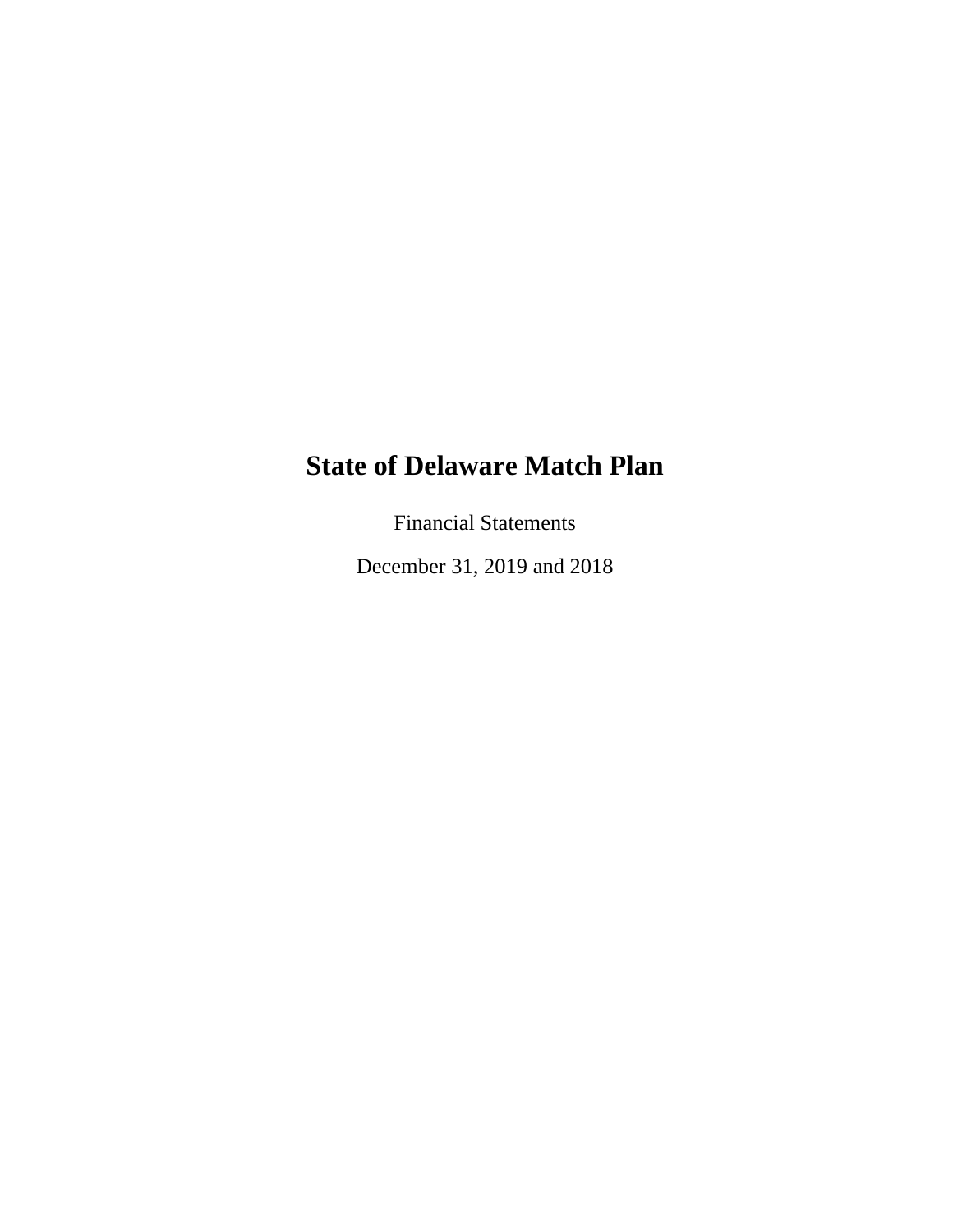Table of Contents December 31, 2019 and 2018

|                                                                                                                                                                                                                                 | Page |
|---------------------------------------------------------------------------------------------------------------------------------------------------------------------------------------------------------------------------------|------|
| <b>Independent Auditors' Report</b>                                                                                                                                                                                             |      |
| <b>Required Supplementary Information</b>                                                                                                                                                                                       |      |
| Management's Discussion and Analysis                                                                                                                                                                                            | 3    |
| <b>Financial Statements</b>                                                                                                                                                                                                     |      |
| <b>Statements of Fiduciary Net Position</b>                                                                                                                                                                                     | 5    |
| Statements of Changes in Fiduciary Net Position                                                                                                                                                                                 | 6    |
| Notes to the Financial Statements                                                                                                                                                                                               | 7    |
| Independent Auditors' Report on Internal Control Over Financial Reporting<br>and on Compliance and Other Matters Based on an Audit of Financial Statements<br><b>Performed in Accordance with Government Auditing Standards</b> | 16   |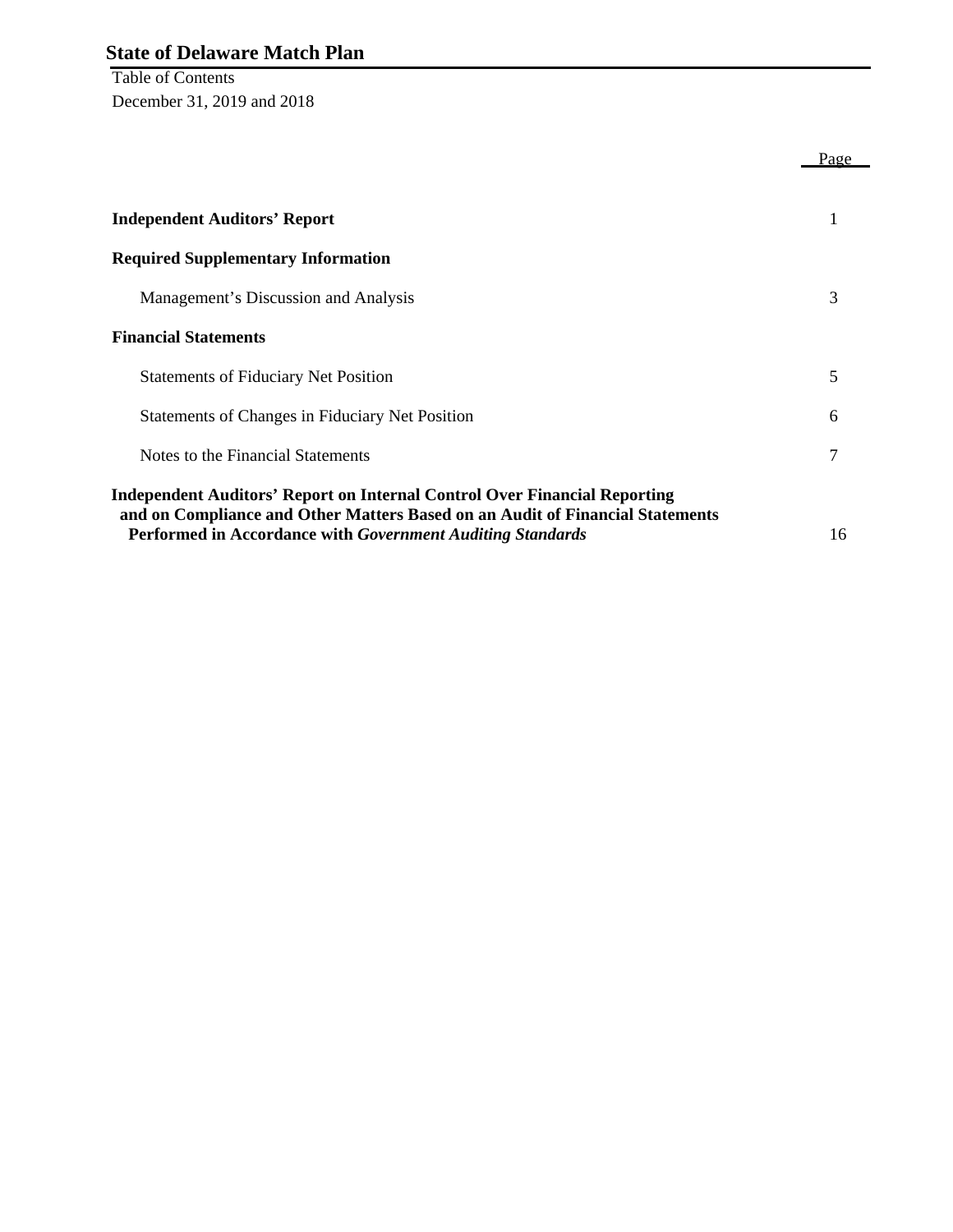

**BELFINT . LYONS . SHUMAN Certified Public Accountants** 

#### www.belfint.com

#### *Independent Auditors' Report*

To the Plans Management Board State of Delaware Match Plan Dover, Delaware

#### *Report on the Financial Statements*

We have audited the accompanying financial statements of State of Delaware Match Plan (Plan), which comprise the statements of fiduciary net position as of December 31, 2019 and 2018, the related statements of changes in fiduciary net position for the years then ended, and the related notes to the financial statements.

#### *Management's Responsibility for the Financial Statements*

Plan management is responsible for the preparation and fair presentation of these financial statements in accordance with accounting principles generally accepted in the United States of America; this includes the design, implementation, and maintenance of internal control relevant to the preparation and fair presentation of financial statements that are free from material misstatement, whether due to fraud or error.

#### *Auditors' Responsibility*

Our responsibility is to express an opinion on the financial statements based on our audits. We conducted our audits in accordance with auditing standards generally accepted in the United States of America and the standards applicable to financial audits contained in *Government Auditing Standards*, issued by the Comptroller General of the United States. Those standards require that we plan and perform the audit to obtain reasonable assurance about whether the financial statements are free from material misstatement.

An audit involves performing procedures to obtain audit evidence about the amounts and disclosures in the financial statements. The procedures selected depend on the auditors' judgment, including the assessment of the risk of material misstatement of the financial statements, whether due to fraud or error. In making those risk assessments, the auditor considers internal control relevant to the Plan's preparation and fair presentation of the financial statements in order to design audit procedures that are appropriate in the circumstances, but not for the purpose of expressing an opinion on the effectiveness of the Plan's internal control. Accordingly, we express no such opinion. An audit also includes evaluating the appropriateness of accounting policies used and the reasonableness of significant accounting estimates made by management, as well as evaluating the overall presentation of the financial statements.

1011 Centre Road • Suite 310 | Wilmington • DE 19805 | Phone: 302.225.0600 | Fax: 302.225.0625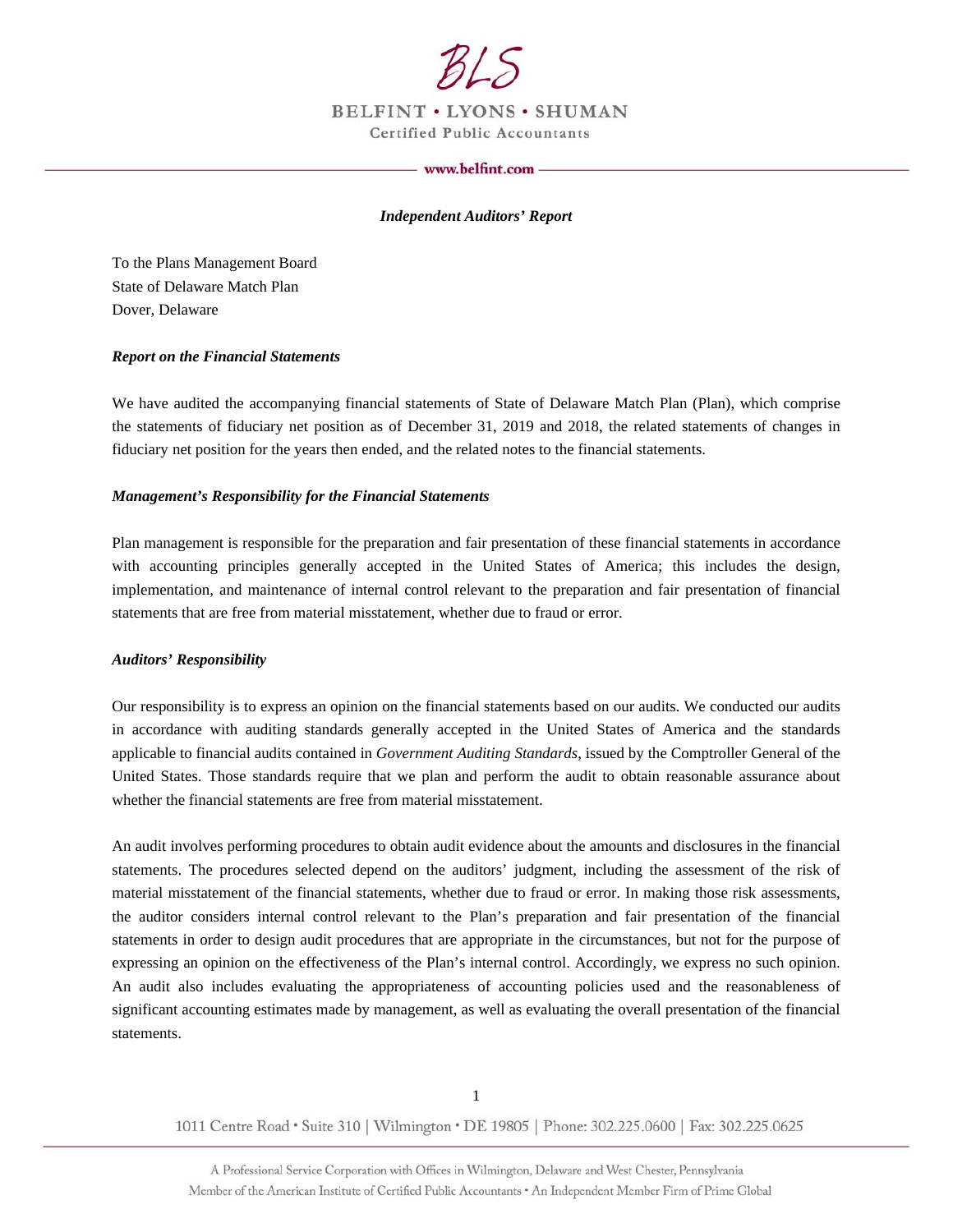To the Plans Management Board State of Delaware Match Plan Dover, Delaware

We believe the audit evidence we have obtained is sufficient and appropriate to provide a basis for our audit opinion.

### *Opinion*

In our opinion, the financial statements referred to above present fairly, in all material respects, the fiduciary net position of State of Delaware Match Plan as of December 31, 2019 and 2018, and the changes in fiduciary net position for the years then ended in accordance with accounting principles generally accepted in the United States of America.

#### *Other Matters*

#### *Required Supplementary Information*

Accounting principles generally accepted in the United States of America require that the management's discussion and analysis on pages 3 and 4 be presented to supplement the basic financial statements. Such information, although not a part of the basic financial statements, is required by the Governmental Accounting Standards Board, who considers it to be an essential part of the financial reporting for placing the basic financial statements in an appropriate operational, economic, or historical context. We have applied certain limited procedures to the required supplementary information in accordance with auditing standards generally accepted in the United States of America, which consisted of inquiries of management about the methods of preparing the information and comparing the information for consistency with management's responses to our inquiries, the basic financial statements, and other knowledge we obtained during our audit of the basic financial statements. We do not express an opinion or provide any assurance on the information because the limited procedures do not provide us with sufficient evidence to express an opinion or provide any assurance.

#### *Other Reporting Required by Government Auditing Standards*

In accordance with *Government Auditing Standards*, we have also issued our report dated June 12, 2020, on our consideration of State of Delaware Match Plan's internal control over financial reporting and our tests of its compliance with certain provisions of laws, regulations, contracts, and agreements and other matters. The purpose of that report is solely to describe the scope of our testing of internal control over financial reporting and compliance and the results of that testing, and not to provide an opinion on internal control over financial reporting or on compliance. That report is an integral part of an audit performed in accordance with *Government Auditing Standards* in consideration of State of Delaware Match Plan's internal control over financial reporting and compliance.

Belfint, Lyons & Shuman, P.A.

June 10, 2020 Wilmington, Delaware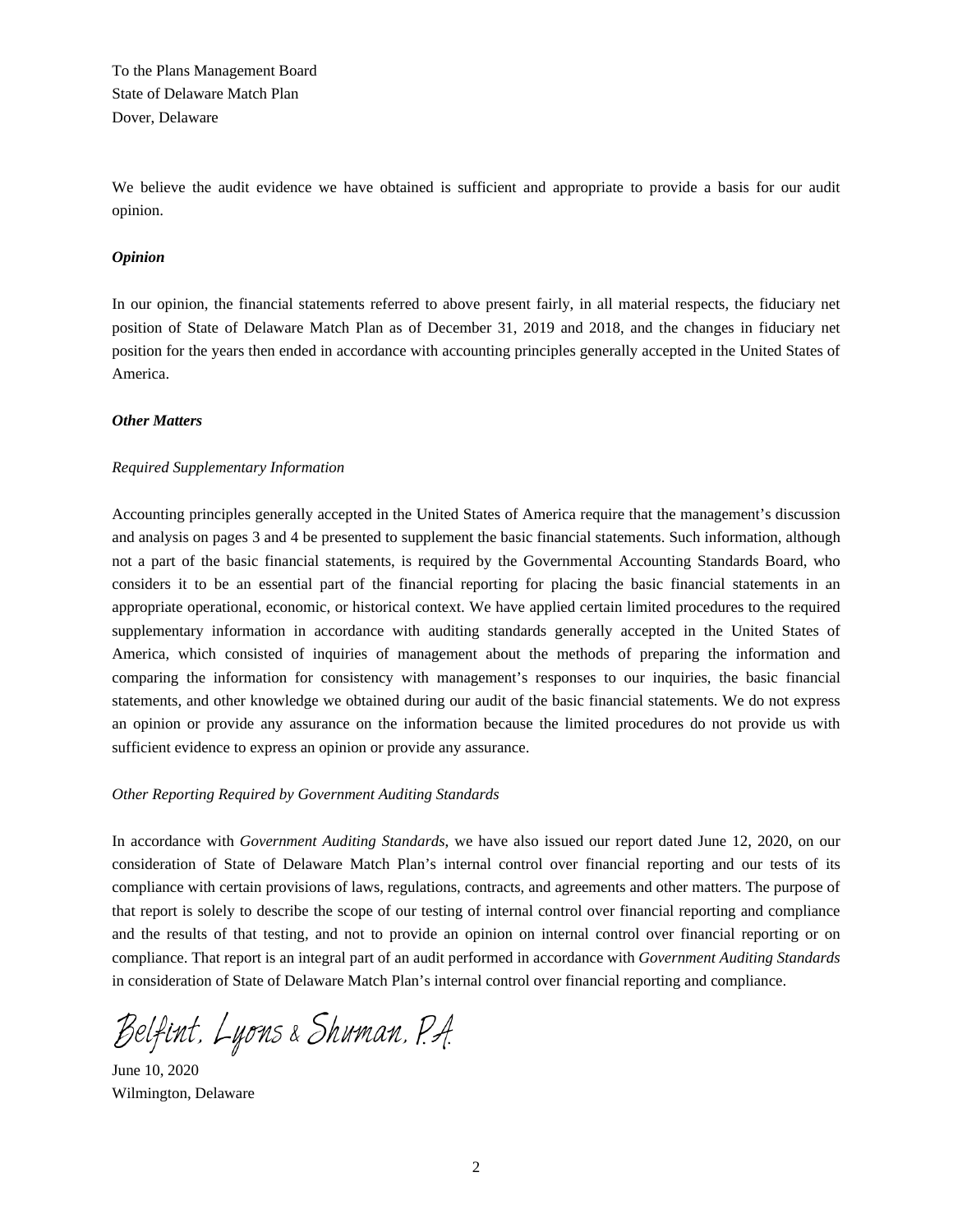Management's Discussion and Analysis December 31, 2019, 2018, and 2017

This discussion and analysis of State of Delaware Match Plan's (the "Plan") financial performance provides an overview of the Plan's financial activities for the years ended December 31, 2019, 2018, and 2017. Please read this section in conjunction with the Plan's financial statements which follow this section.

# **Financial Highlights**

- Fiduciary net position restricted for pensions increased by \$2.7 million during 2019 from \$20.2 million at December 31, 2018 to \$22.9 million at December 31, 2019. This increase was primarily due to net appreciation of investments being greater than distributions from the Plan during 2019. Fiduciary net position restricted for pensions decreased by \$2.0 million during 2018 from \$22.2 million at December 31, 2017 to \$20.2 million at December 31, 2018. This decrease was primarily due to net depreciation of investments and distributions from the Plan being greater than earnings during 2018. There were no participant or employer contributions that affected fiduciary net position restricted for pensions in December 31, 2019 and December 31, 2018.
- There were no employer contributions for the years ended December 31, 2019, 2018, and 2017. There were approximately 9,300, 9,700, and 10,100 participants with account balances as of December 31, 2019, 2018, and 2017, respectively.
- The Plan does not allow participant contributions other than rollover contributions from the trustee of another plan qualified under Internal Revenue Code Section 401(a). Rollover contributions were approximately \$0, \$0, and \$1,900 for the years ended December 31, 2019, 2018, and 2017, respectively. Changes in the amount of rollovers from year to year vary greatly and are the direct result of changes in the number of individuals performing these transactions.
- Net investment income (loss) increased to approximately \$3.9 million in 2019 from (\$829,000) in 2018. Fluctuations in income (loss) are primarily due to changes in the funds offered by the Plan, changes in interest rates for fixed earnings investments, as well as fluctuations in the financial market from year to year.
- Distributions paid to participants were \$1.2 million, \$1.1 million, and \$1.1 million for the years ended December 31, 2019, 2018, and 2017, respectively. Fluctuations in the amount of distributions paid from year to year are primarily due to changes in the number of participants and beneficiaries receiving eligible distributions per year as well as the size of their account balances, which does not have to be consistent. There were approximately 700, 700, and 700 individuals who received a distribution from the Plan during the years ended December 31, 2019, 2018, and 2017, respectively.
- Administrative expenses were approximately \$60,000, \$80,000, and \$79,000 for the years ended December 31, 2019, 2018, and 2017, respectively. Fluctuations in these fees are the result of different arrangements with the service providers, as well as assets held by the Plan, since these are asset based fee charges, and the number of transactions charged directly to participant accounts.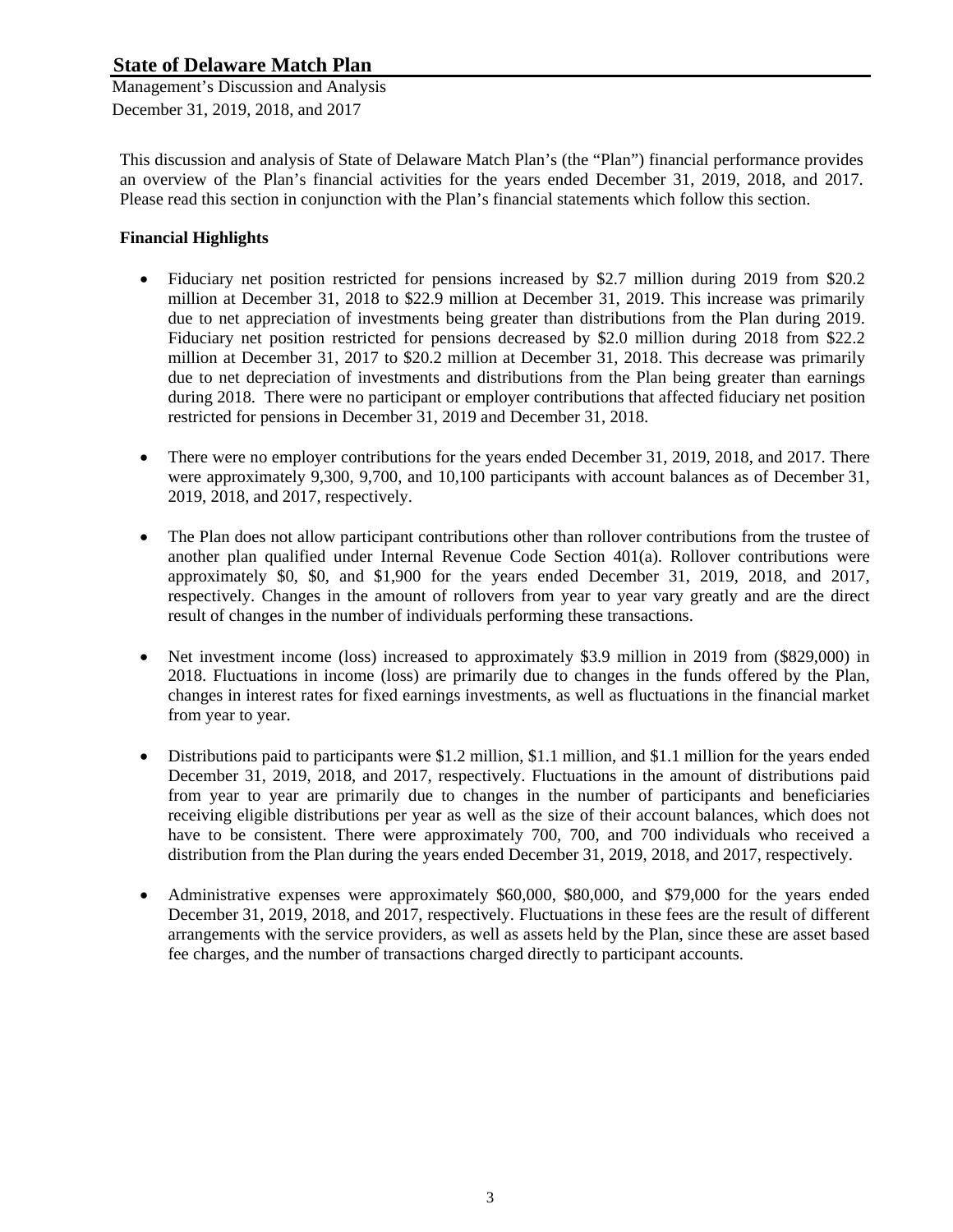Management's Discussion and Analysis December 31, 2019, 2018, and 2017

## **Overview of the Financial Statements**

This financial report consists of the statements of fiduciary net position and the statements of changes in fiduciary net position. These statements provide information about the financial position and activities of the Plan as a whole. The notes to financial statements provide additional information that is essential to a full understanding of the financial statements. The notes are an integral part of the financial statements and include detailed information not readily evident in the basic financial statements.

The following analysis focuses on fiduciary net position restricted for pensions (Table 1) and changes in fiduciary net position (Table 2):

|                                                       | 2019         | 2018         | 2017         |
|-------------------------------------------------------|--------------|--------------|--------------|
| Assets:                                               |              |              |              |
| Investments                                           | \$22,876,253 | \$20,214,586 | \$22,206,747 |
| Liabilities:                                          |              |              |              |
| <b>Accrued Expenses Payable</b>                       | 11,995       | 35,029       |              |
| <b>Fiduciary Net Position Restricted for Pensions</b> | \$22,864,258 | \$20,179,557 | \$22,206,747 |

## **Table 1 Fiduciary Net Position Restricted for Pensions**

## **Table 2 Changes in Fiduciary Net Position**

|                                              | 2019      | 2018          | 2017       |
|----------------------------------------------|-----------|---------------|------------|
| Additions:                                   |           |               |            |
| Transfers into Plan (Rollovers)              | \$        | \$            | S<br>1,863 |
| Net Investment Income (Loss)                 | 3,894,377 | (828, 547)    | 3,270,311  |
| Other Income                                 | 31,233    |               |            |
| Deductions:                                  |           |               |            |
| <b>Benefits Paid to Participants</b>         | 1,180,415 | 1,119,107     | 1,076,822  |
| Administrative Expenses                      | 60,494    | 79,536        | 79,026     |
| Changes in Fiduciary Net Position Restricted |           |               |            |
| for Pensions                                 | 2,684,701 | \$(2,027,190) | 2,116,326  |
|                                              |           |               |            |

## **Financial Contact**

The Plan's financial statements are designed to present users with a general overview of the Plan's finances and to demonstrate the trustee's accountability. If you have questions about the report or need additional financial information, contact the Director of Contributions and Plans Management of State of Delaware Match Plan at 820 Silver Lake Boulevard, Dover, Delaware 19904-2464.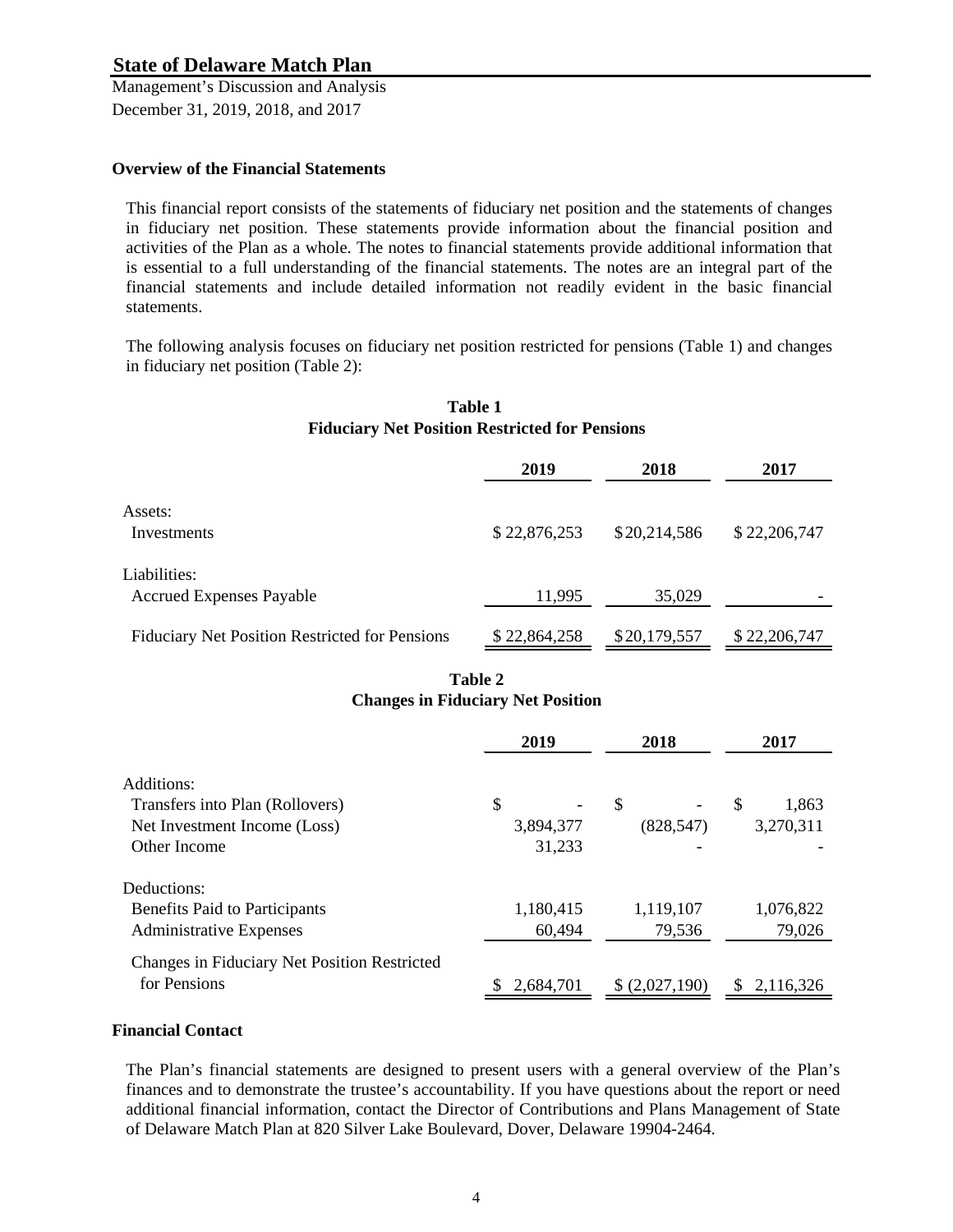Statements of Fiduciary Net Position December 31, 2019 and 2018

| <b>Assets</b>                                                | 2019                    | 2018                    |
|--------------------------------------------------------------|-------------------------|-------------------------|
| Investments, at Fair Value<br>Investments, at Contract Value | \$22,653,127<br>223,126 | \$20,001,984<br>212,602 |
| <b>Total Assets</b>                                          | 22,876,253              | 20,214,586              |
| <b>Liabilities</b><br><b>Accrued Expenses Payable</b>        | 11,995                  | 35,029                  |
|                                                              |                         |                         |
| <b>Fiduciary Net Position Restricted for Pensions</b>        | \$22,864,258            | \$20,179,557            |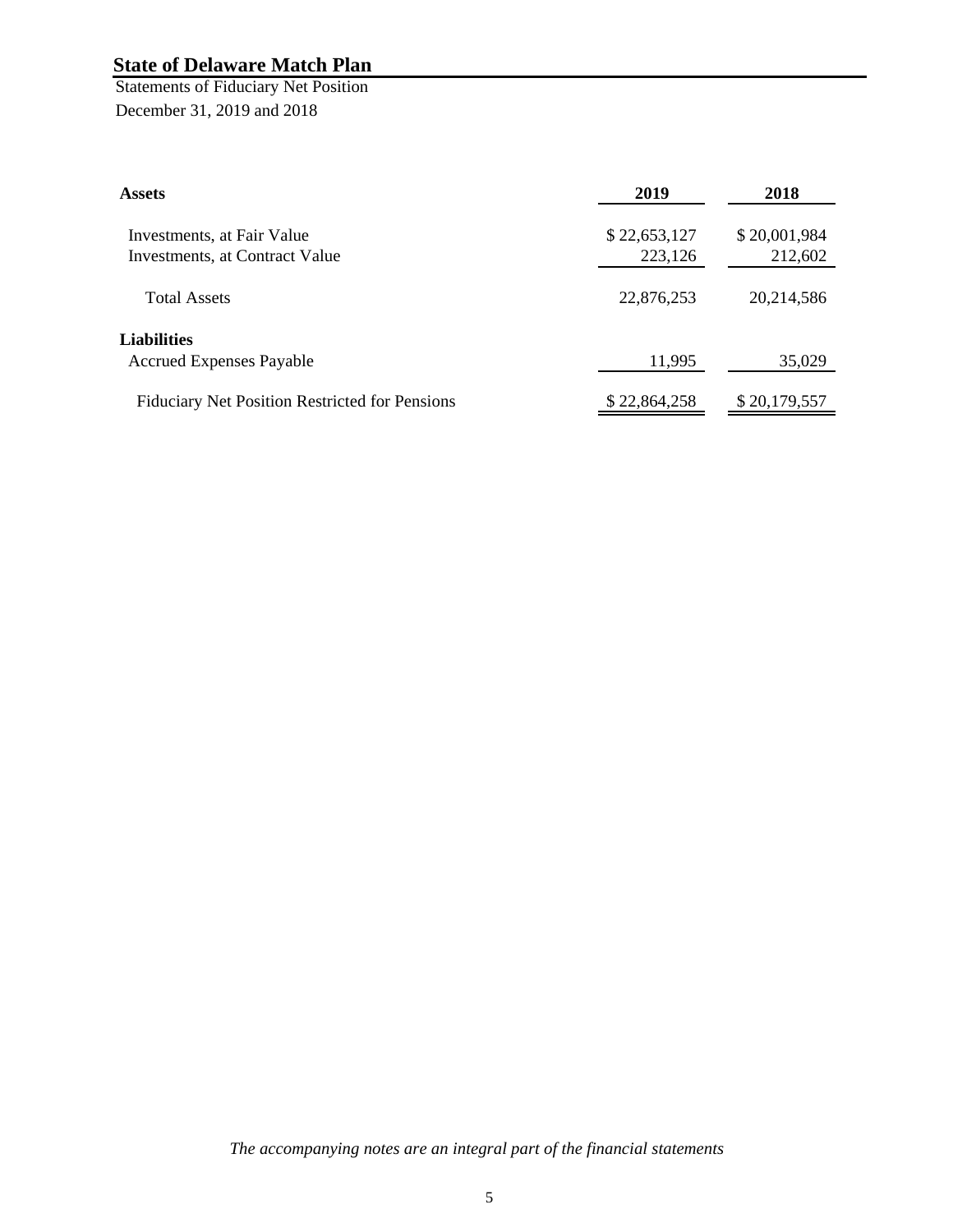Statements of Changes in Fiduciary Net Position December 31, 2019 and 2018

| <b>Additions</b>                                                                                                          | 2019                       | 2018                         |
|---------------------------------------------------------------------------------------------------------------------------|----------------------------|------------------------------|
| Investment Income (Loss)<br>Net Appreciation (Depreciation) in Fair Value of Investments<br><b>Interest and Dividends</b> | 2,978,129<br>\$<br>908,084 | (1,713,907)<br>S.<br>874,901 |
| Revenue Credit                                                                                                            | 8,164                      | 10,459                       |
| Net Investment Income (Loss)                                                                                              | 3,894,377                  | (828, 547)                   |
| Other Income                                                                                                              | 31,233                     |                              |
| <b>Total Additions</b>                                                                                                    | 3,925,610                  | (828, 547)                   |
| <b>Deductions</b>                                                                                                         |                            |                              |
| <b>Benefits Paid to Participants</b>                                                                                      | 1,180,415                  | 1,119,107                    |
| <b>Administrative Expenses</b>                                                                                            | 60,494                     | 79,536                       |
| <b>Total Deductions</b>                                                                                                   | 1,240,909                  | 1,198,643                    |
| Net Increase (Decrease) in Fiduciary Net Position                                                                         | 2,684,701                  | (2,027,190)                  |
| <b>Fiduciary Net Position Restricted for Pensions</b>                                                                     |                            |                              |
| Beginning of Year                                                                                                         | 20,179,557                 | 22,206,747                   |
| End of Year                                                                                                               | 22,864,258                 | \$20,179,557                 |

*The accompanying notes are an integral part of the financial statements*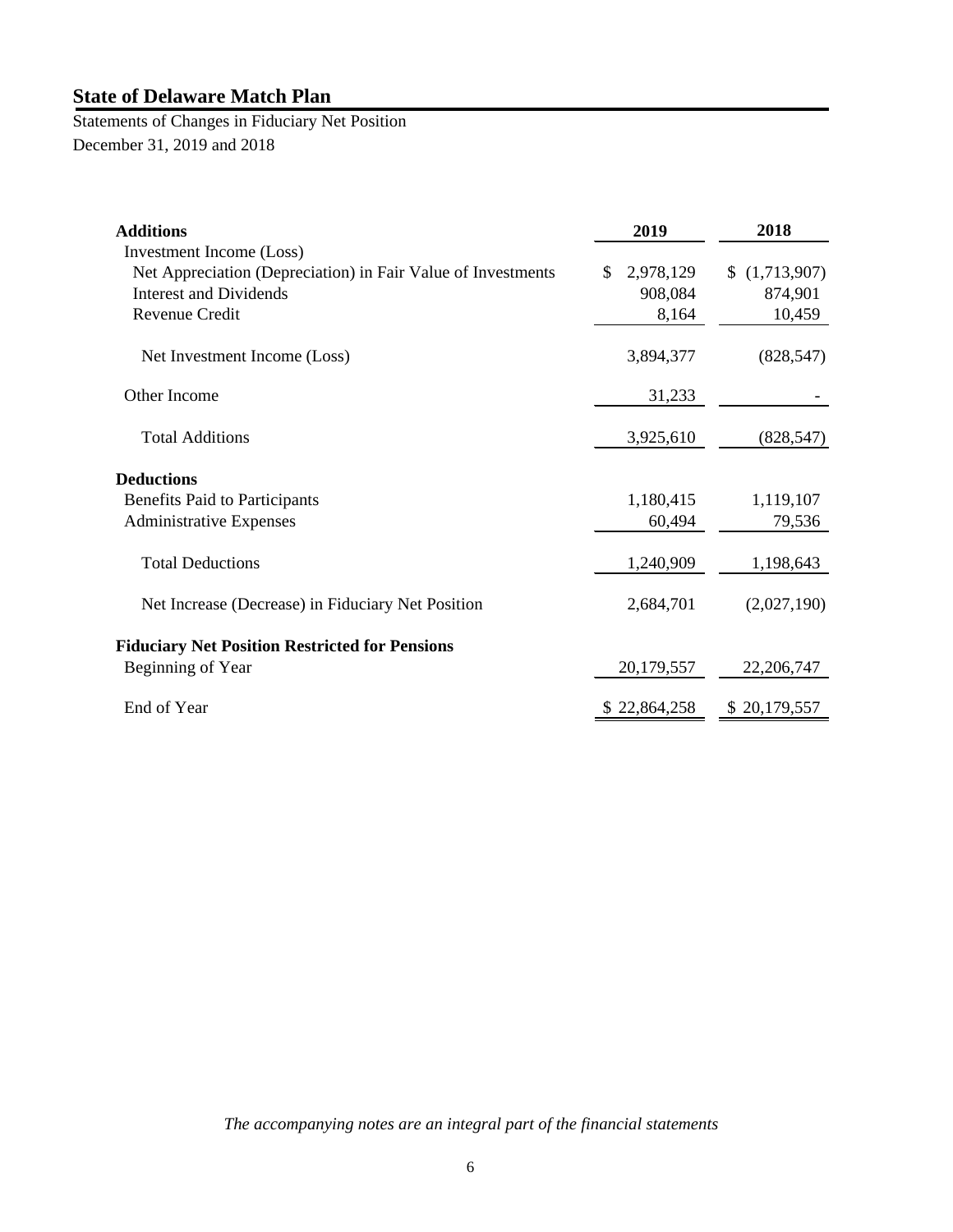## **1. Description of the Plan**

The following description of State of Delaware Match Plan (the "Plan") provides only general information. Participants should refer to the plan document for a more complete description of the Plan's provisions. Participants may also find more information at https://treasurer.delaware.gov/deferredcompensation-plans/.

## **General**

Delaware Code Title 29, Part V, Chapter 60A ("Code") sets forth the requirements for deferred compensation programs for public officers and employees of the State of Delaware ("State"). The purpose of Chapter 60A is to create a vehicle through which all employees of the State may, on a voluntary basis, provide for additional retirement income security. The Code gives authority to the Plans Management Board, which is responsible for oversight of the Plan. Section 6060 of the Code authorizes the Plans Management Board to establish the Plan pursuant to Section 401(a) of the Internal Revenue Code ("IRC").

The Plan is a defined contribution plan, under Section 401(a) of the IRC, covering any individual who is employed by the State, including elected or appointed officials, and who received compensation wholly or in part directly from the State Treasury or from the Treasury through an agency within the State that is wholly or in part supported by the State. The Plan does not cover individuals hired on a temporary basis or as consultants. Under the Plan's provisions, employees of the State are eligible to participate in the Plan provided they are enrolled in the Deferred Compensation Plan and have made salary reduction contributions for six months.

## **Contributions**

Section 6061 of the Code establishes the employer contribution to participants. Commencing January 1, 2001, and each pay period thereafter, the State would contribute \$10 per pay period to each participant who made a deferral into the Deferred Compensation Plan. Modifications of the matching contribution amount per pay period, formula to determine the match, number of pay periods per year to be matched, and other fiscal and operational aspects of the Plan are contingent upon funding by the State General Assembly and may be administered through rules and regulations promulgated by the Plans Management Board and pursuant to IRC Section 401(a). Senate Bill No. 300 suspended funding by the State effective July 1, 2008. Participants may also contribute amounts representing distributions from other qualified defined benefit or defined contribution plans (rollover). Otherwise, participants do not make any contributions to the Plan.

Participants direct the investment of all contributions into various investment options offered by the Plan. Contributions are subject to certain limitations.

## **Participant Accounts**

Each participant's account is credited with the State's contribution and allocations of plan earnings and charged with an allocation of administrative expenses. Allocations are based on participant earnings, specific transactions, or account balances, as previously defined above. The benefit to which a participant is entitled is the benefit that can be provided from the participant's vested account.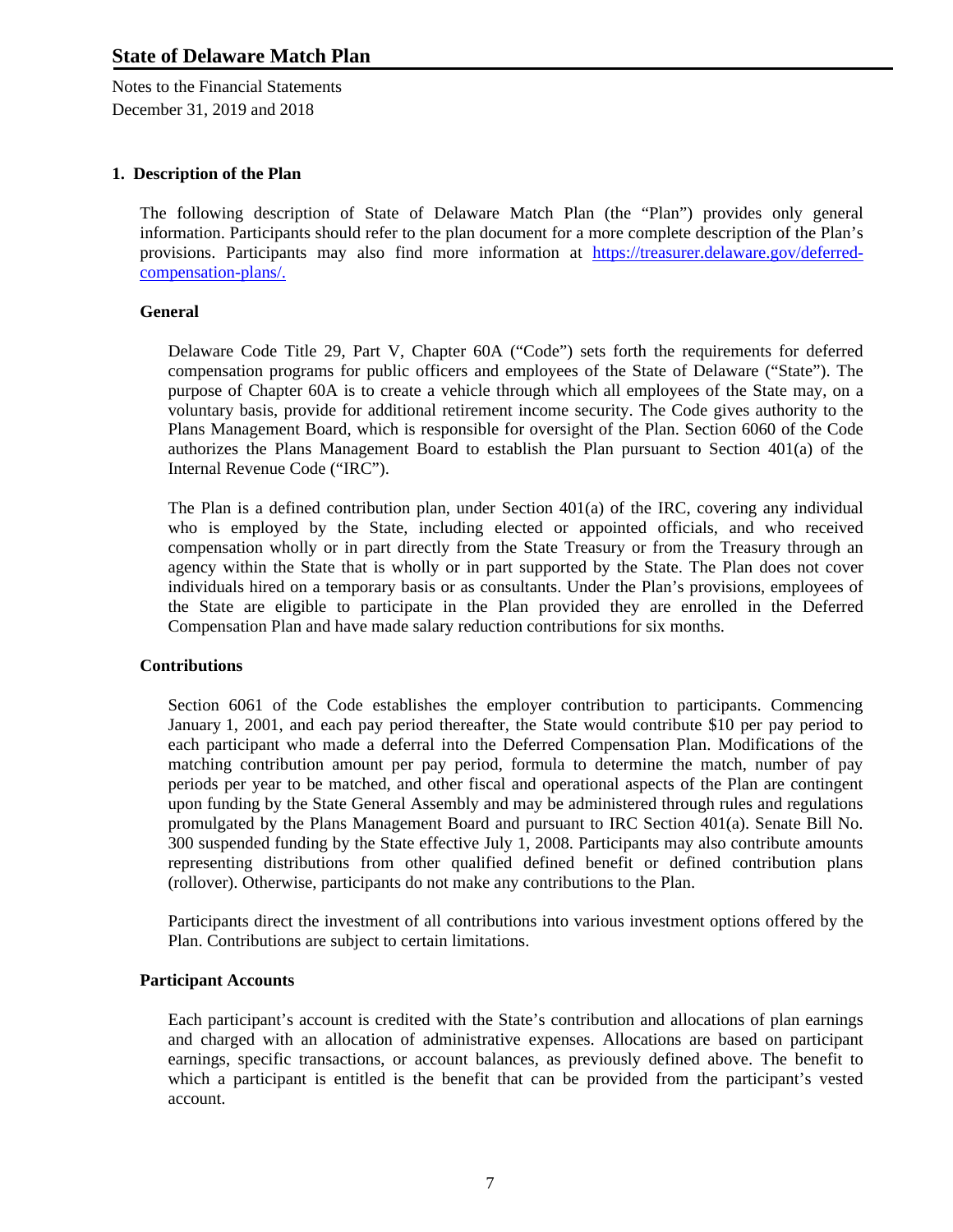## **1. Description of the Plan - Continued**

## **Participant Accounts - Continued**

Employees electing to participate in the Plan may contribute to a group annuity contract offering administered by Voya Retirement Insurance and Annuity Company, various publicly traded mutual funds, and a self-directed brokerage account.

## **Vesting**

Participants are immediately vested in the State's contributions plus actual earnings thereon.

## **Payment of Benefits**

Upon termination of service due to death, disability, retirement, or other reasons, a participant will receive either a lump-sum amount equal to the value of the participant's vested interest in his or her account, periodic payments, or an annuity.

A participant may elect, at such time as he or she is otherwise entitled to a distribution, to transfer part or all of the account to purchase service credit under a defined benefit plan maintained by the State that permits the acceptance of such plan-to-plan transfers.

## **2. Summary of Significant Accounting Policies**

# **Financial Statement Presentation and Basis of Accounting**

The Governmental Accounting Standards Board (GASB) issues regulatory guidance defining generally accepted accounting principles for state and local governments in the United States. The accompanying financial statements of the Plan have been prepared in conformity with accounting principles generally accepted in the United States (U.S. GAAP) as prescribed by GASB. Any reference to U.S. GAAP in the financial statements and the related disclosures refers to standards established by GASB.

The financial statements of the Plan are prepared on the accrual basis of accounting using the economic resources measurement focus.

# **Use of Estimates**

The preparation of financial statements in conformity with accounting principles generally accepted in the United States of America requires management to make estimates and assumptions that affect the reported amounts of assets and liabilities and changes therein, and disclosures of contingent assets and liabilities. Actual results could differ from those estimates.

## **Investment Valuation and Income Recognition**

Investments are reported at fair value (except for fully benefit-responsive investment contracts which are reported at contract value). Fair value is the price that would be received for the sale of an asset or paid for the transfer of a liability in an orderly transaction between market participants at the measurement date.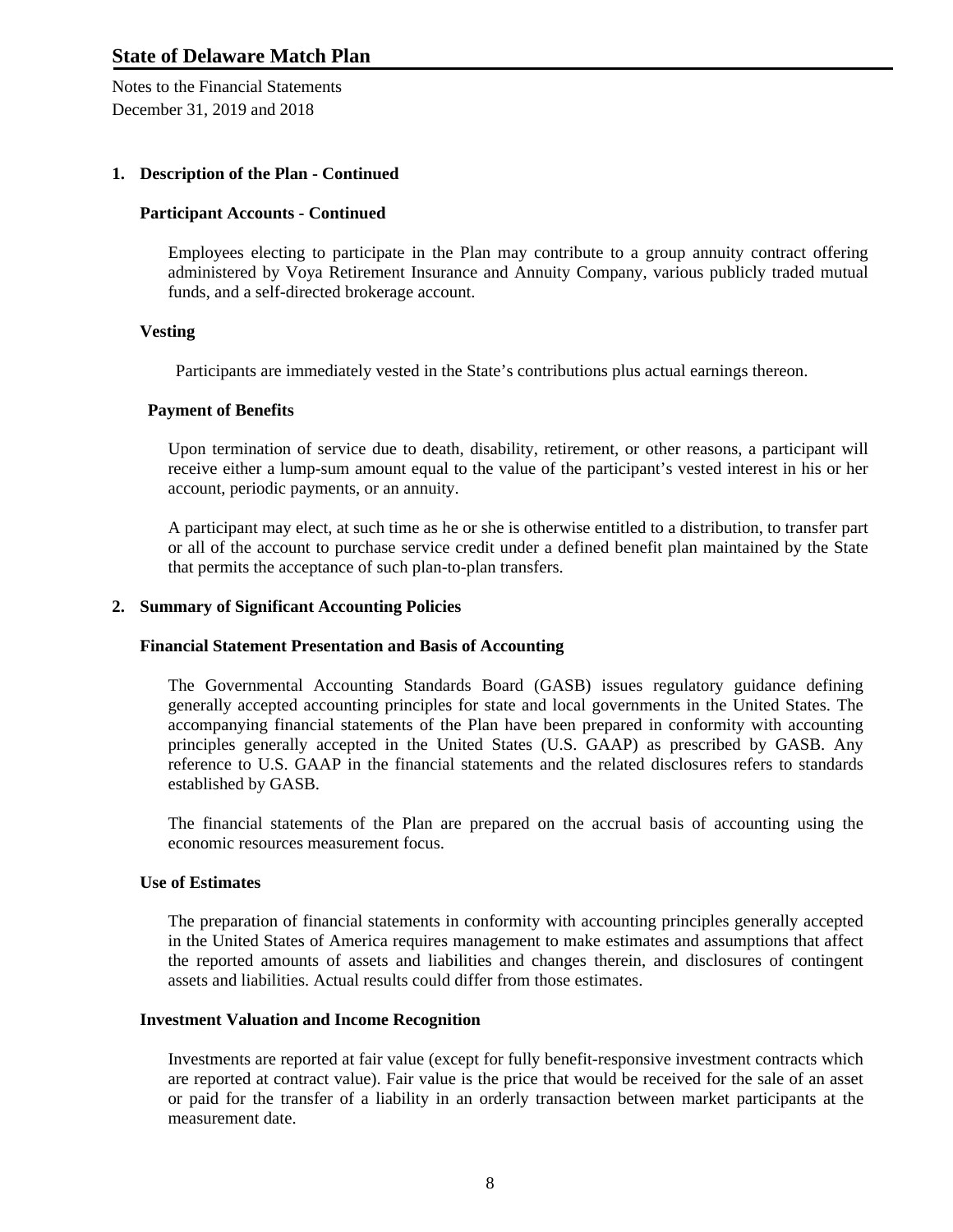Notes to the Financial Statements December 31, 2019 and 2018

## **2. Summary of Significant Accounting Policies - Continued**

## **Investment Valuation and Income Recognition - Continued**

The Voya Fixed Plus Account III (Account) investment is valued at the contract value of the owner's account. The contract owner's account equals the sum of contributions, plus guaranteed interest credited, minus withdrawals and fees. Stability of principal is the primary investment objective. The contract guarantees minimum rates of interest and may credit interest that exceeds the guaranteed minimum rates. Contract value is the relevant measurement attribute for that portion of the of the fiduciary net position available for plan benefits of a defined contribution plan attributable to fully benefit-responsive investment contracts because contract value is the amount participants would receive if they were to initiate permitted transactions under the terms of the Plan. The Account is reported at contract value, which approximates fair value.

Variable earnings investments in publicly traded mutual funds are presented at fair value based on published quotations.

Purchases and sales of securities are recorded on a trade-date basis.

Interest income is recorded on the accrual basis. Dividends are recorded on the ex-dividend date. Net appreciation (depreciation) includes the gains and losses on investments bought and sold as well as held during the year.

## **Administration of Plan Assets**

The State's Plans Management Board is responsible for the administration of the Plan. The daily operations of the Plan are administered by Delaware's Office of the State Treasurer (OST).

Voya Institutional Trust Company (Voya) is the trustee and recordkeeper of the Plan. Voya invests funds received from contributions in accordance with participants' elections, records investment sales, interest, and dividend income, and makes distribution payments to participants. Certain administrative expenses of maintaining the Plan are paid by the State.

Participants may also select a self-directed brokerage account through TD Ameritrade.

## **Payment of Benefits**

Benefits are recorded when paid.

## **Administrative Expenses**

Certain expenses of maintaining the Plan are paid by the Plan, unless otherwise paid by the State. Expenses paid by the State are excluded from these financial statements. Costs associated with participant-initiated transactions are paid by the respective participants' accounts. Some administrative expenses are paid from the Plan.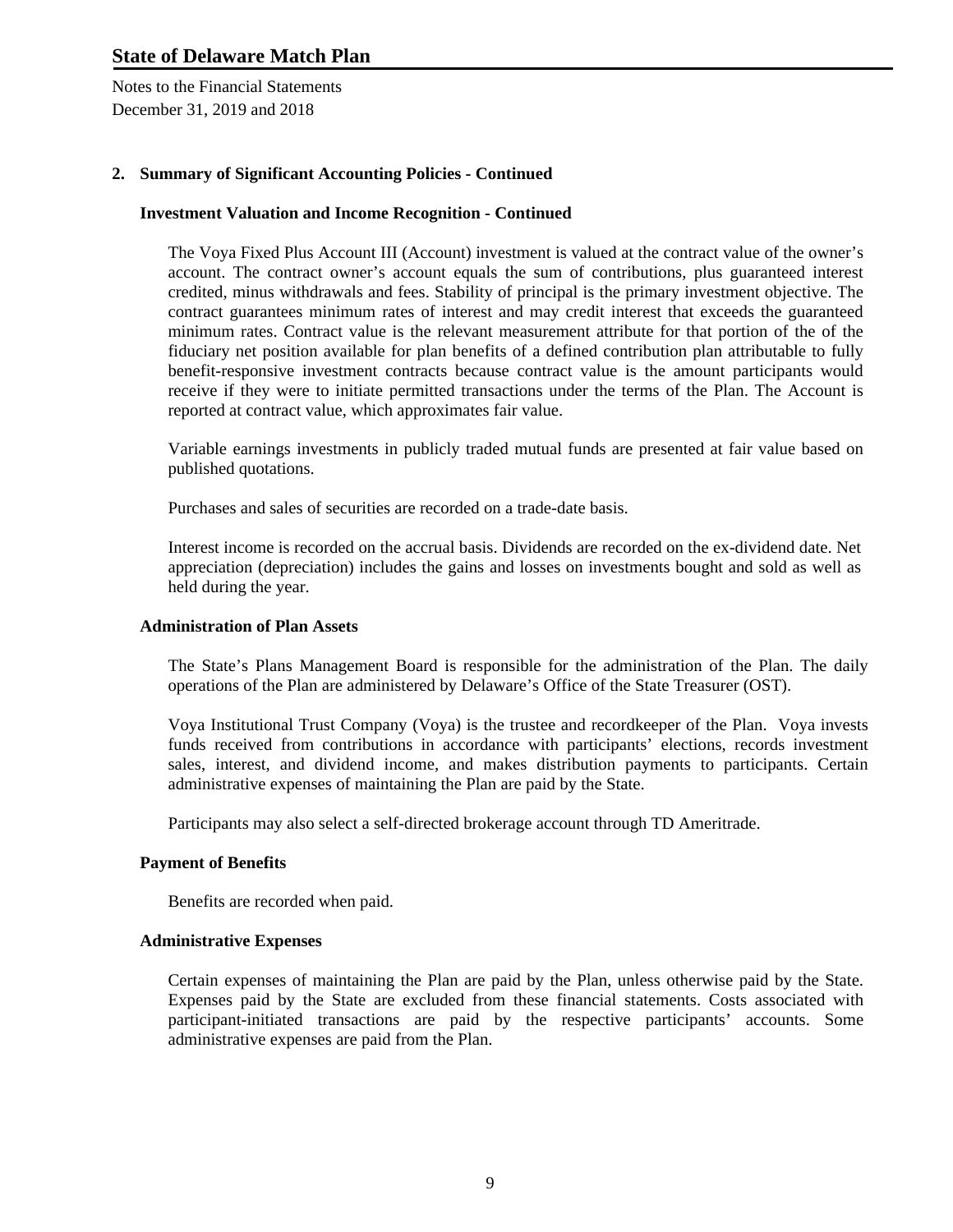Notes to the Financial Statements December 31, 2019 and 2018

## **2. Summary of Significant Accounting Policies - Continued**

## **Administrative Expenses - Continued**

Other income of \$31,233 represents reimbursements from the Office of the Management and Budget for accrued legal and accounting fees.

Voya charges the Plan a .08% asset-based fee. The OST charges the Plan a .05% oversight fee for certain administrative functions that it performs. These fees are paid from participant accounts and deposited into a Recordkeeping Expense Account to be paid out to various vendors for retirement plan consulting, legal, accounting, OST administrative, and other fees. The .05% oversight fee is reviewed periodically by the OST and may be adjusted based on actual expense results.

## **Subsequent Events**

The Plan has evaluated subsequent events for recognition or disclosure through the date the financial statements were available to be issued.

## **3. Related-Party Transactions**

Two State employees are required to serve on the Plans Management Board. One state employee representative must be eligible to participate in the Plan.

Certain investments of the Plan are managed by the trustee, and therefore, these transactions qualify as party-in-interest transactions.

Certain administrative functions of the Plan are performed by officers or employees of the State. Certain State employee salaries are paid out of plan assets.

## **4. Plan Termination**

Although it has not expressed any intent to do so, the State General Assembly may amend the Code or the Plans Management Board, through authority given to it by the Code, has the right at any time to terminate the Plan. As described in Note 1 in the General section, the Plans Management Board has charged the OST with daily administration and to carry out resolutions of the Plans Management Board.

## **5. Tax Status**

The Internal Revenue Service ("IRS") has determined and informed the State by a letter dated March 6, 2013, that the Plan and related trust, as then designed, were designed in accordance with applicable sections of the IRC. The Plan has since been restated effective January 1, 2017. The State believes that the Plan is designed and is currently being operated in compliance with the applicable requirements of the IRC and therefore believes that the Plan is qualified and the related trust is tax exempt.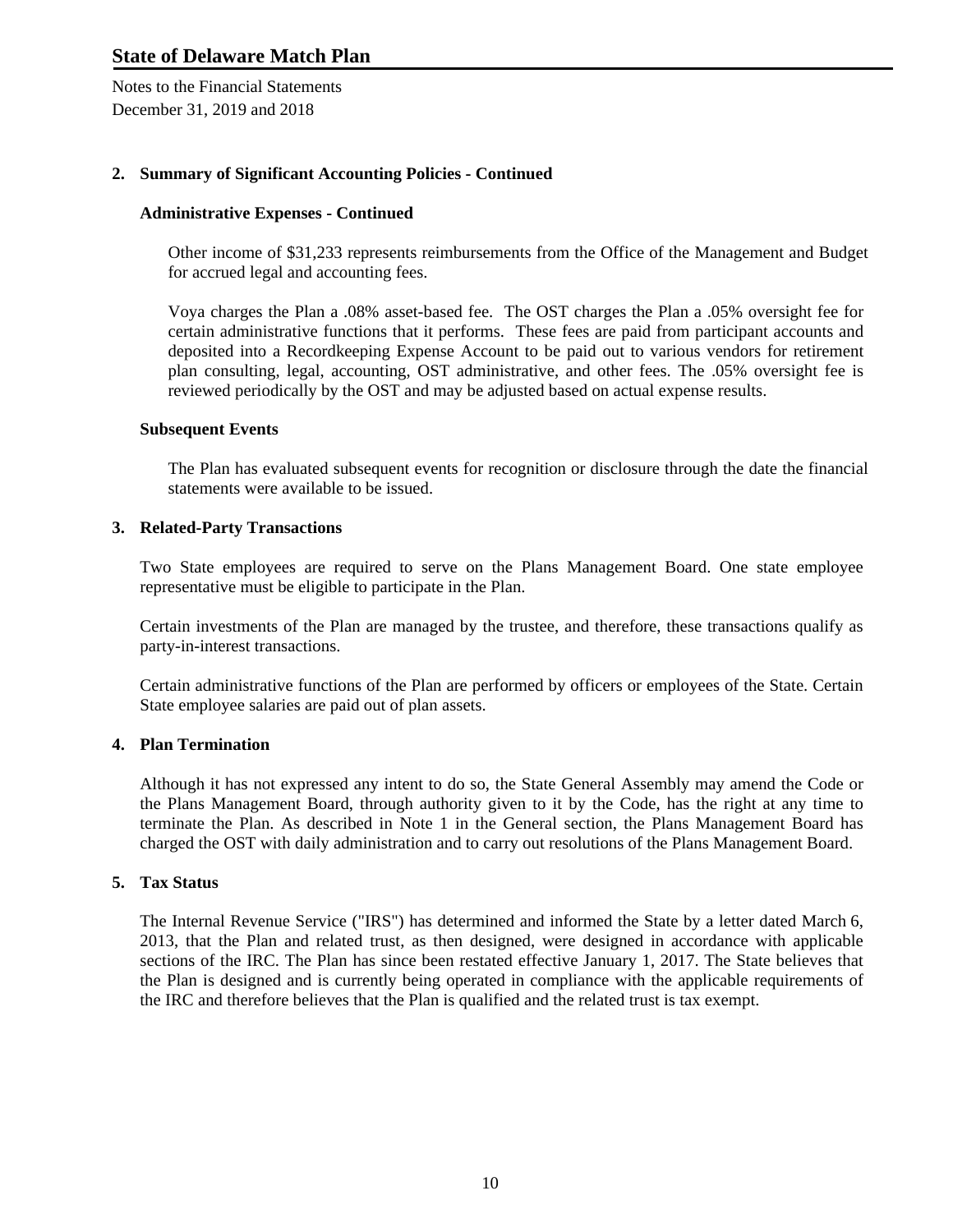## **6. Risks and Uncertainties**

The Plan invests in various investment securities. Investment securities are exposed to various risks, such as interest rate, market, and credit risks. Due to the level of risk associated with certain investment securities, it is at least reasonably possible that changes in the values of investment securities will occur in the near term and that such changes could materially affect participants' account balances and the amounts reported in the statements of fiduciary net position.

Credit risk is the risk that the Plan will lose money because of the default of the security of the issuer or investment counterparty. The underlying funds are unrated.

Concentration of credit risk is the risk of loss attributed to the magnitude of the Plan's investment in a single issuer. The Plan's investments are held in custody by Voya Institutional Trust Company and TD Ameritrade self-directed brokerage account. The concentration of investments is determined by the participants' elections to invest in the available investment options as selected by the Plans Management Board. The investments that exceed 5% are identified in Note 7.

Custodial credit risk is the risk that, in the event of a failure of the counterparty, the Plan would not be able to recover the value of its deposits, investments, or collateral securities that were in the possession of an outside party. Investment securities are exposed to custodial credit risk if they are uninsured or not registered in the name of the Plan and are held by either the counterparty or the counterparty's trust department or agent, but not in the Plan's name. Investments are held in a trust account for the benefit of the Plan. As a result, the investments of the Plan are not exposed to custodial credit risk.

Interest rate risk is the risk that changes in interest rates will adversely affect the value of an investment. The Plan invests in mutual funds, including debt-based mutual funds. Such funds are subject to interest rate risk; funds holding bonds with longer maturities are more subject to this risk than funds holding bonds with shorter maturities.

Foreign currency risk is the risk that changes in exchange rates will adversely affect the fair value of the investment. The Plan allows mutual fund investments in countries outside the United States. The fair value of these investments was \$197,727 and \$183,642 as of December 31, 2019 and 2018, respectively. The individual funds are identified in Note 7.

# **7. Investments**

Delaware Code Title 29 Section 6057 outlines the types of allowable investments of the Plan. The Plans Management Board has overall responsibility for ensuring the assets of the Plan are in compliance with all applicable laws governing the operation of the Plan and establishing the related investment guidelines and policies. These investments include the following:

- Savings accounts in federally insured banking institutions.
- United States government bonds or debt instruments.
- Life insurance and annuity contracts, provided the companies offering such contracts are subject to regulation by the Insurance Commissioner of the State.
- Investment funds registered under the Investment Company Act of 1940.
- Securities which are traded on the New York Exchange National Association of Securities Dealers Automated Quotations (NASDAQ) and American Stock Exchange.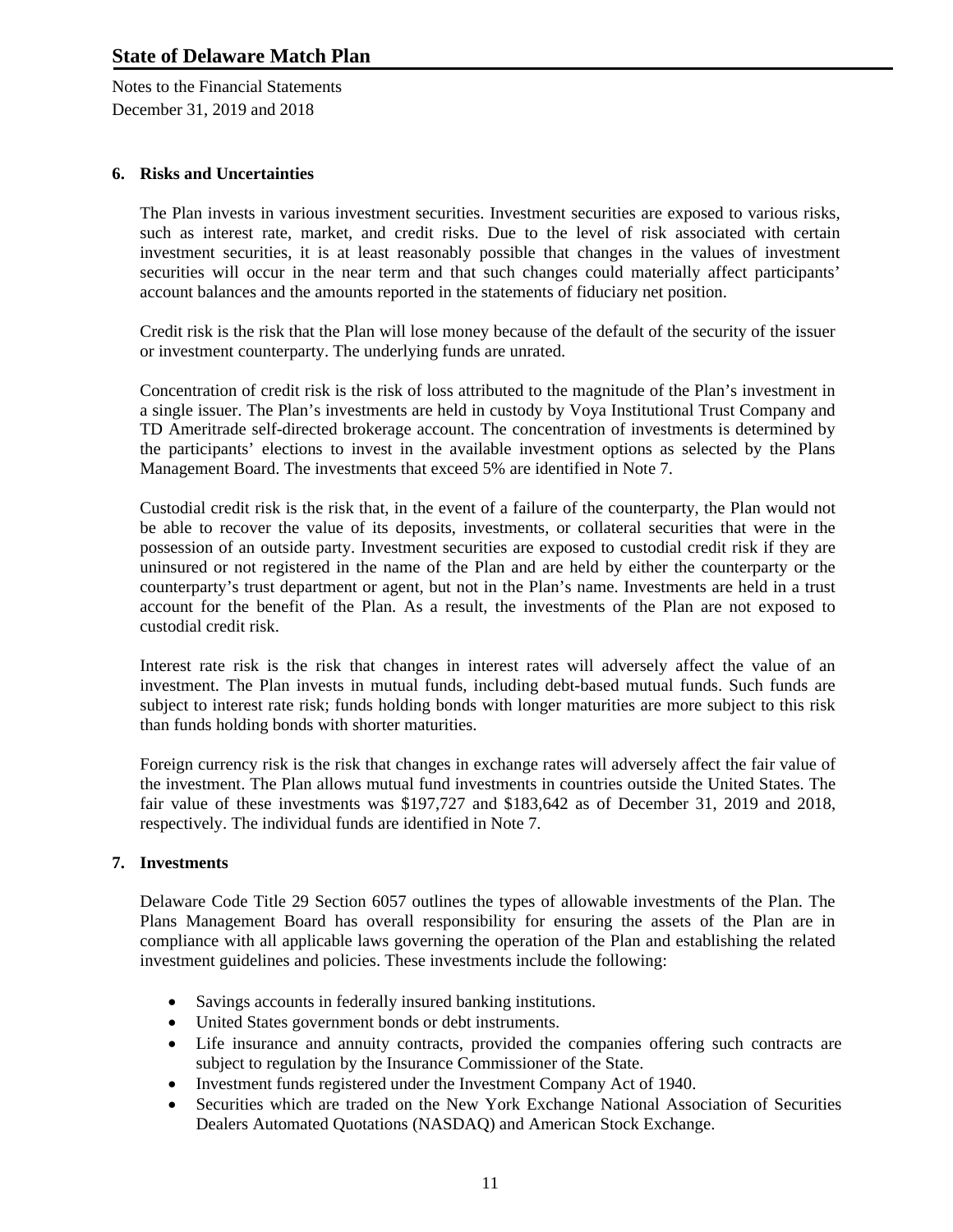## **7. Investments - Continued**

Effective September 5, 2018, the Plans Management Board approved an Investment Policy Statement to guide decision-making related to the selection, monitoring and removal of investment options and other matters.

## **Fair Value Measurements**

The Plan categorizes its fair value measurements within the fair value hierarchy established by generally accepted accounting principles. The hierarchy is based on the valuation inputs used to measure the fair value of the asset and give the highest priority to unadjusted quoted prices in active markets for identical assets or liabilities (Level 1 measurements) and the lowest priority to unobservable inputs (Level 3 measurements).

*Level 1* - Unadjusted quoted prices for identical instruments in active markets.

*Level 2* - Quoted prices for similar instruments in active markets; quoted prices for identical or similar instruments in markets that are not active; and model-derived valuations in which all significant inputs are observable.

*Level 3* - Valuations derived from valuation techniques in which significant inputs are unobservable.

The categorization of investments within hierarchy is based upon the pricing transparency of the instrument and should not be perceived as the particular investment's risk.

The Plan has the following fair value measurement as of December 31, 2019 and 2018:

|                                        | 2019 |                      |                                                                                          |              |                                                           |  |                                                    |  |  |  |
|----------------------------------------|------|----------------------|------------------------------------------------------------------------------------------|--------------|-----------------------------------------------------------|--|----------------------------------------------------|--|--|--|
|                                        |      | December 31.<br>2019 | <b>Ouoted Prices</b><br>in Active<br>Markets for<br><b>Identical Assets</b><br>(Level 1) |              | Significant<br>Other<br>Observable<br>Inputs<br>(Level 2) |  | Significant<br>Unobservable<br>Inputs<br>(Level 3) |  |  |  |
| Interest-Bearing Cash                  | \$   | 327,721              | \$                                                                                       | 327,721      | $\mathbb{S}$                                              |  | <sup>\$</sup>                                      |  |  |  |
| <b>Registered Investment Companies</b> |      | 22,212,306           |                                                                                          | 22,212,306   |                                                           |  |                                                    |  |  |  |
| Self-Directed Brokerage Accounts       |      | 113,100              |                                                                                          | 113,100      |                                                           |  |                                                    |  |  |  |
| Total Investments, at Fair Value       |      | \$22,653,127         |                                                                                          | \$22,653,127 | $\mathcal{S}$                                             |  | S.                                                 |  |  |  |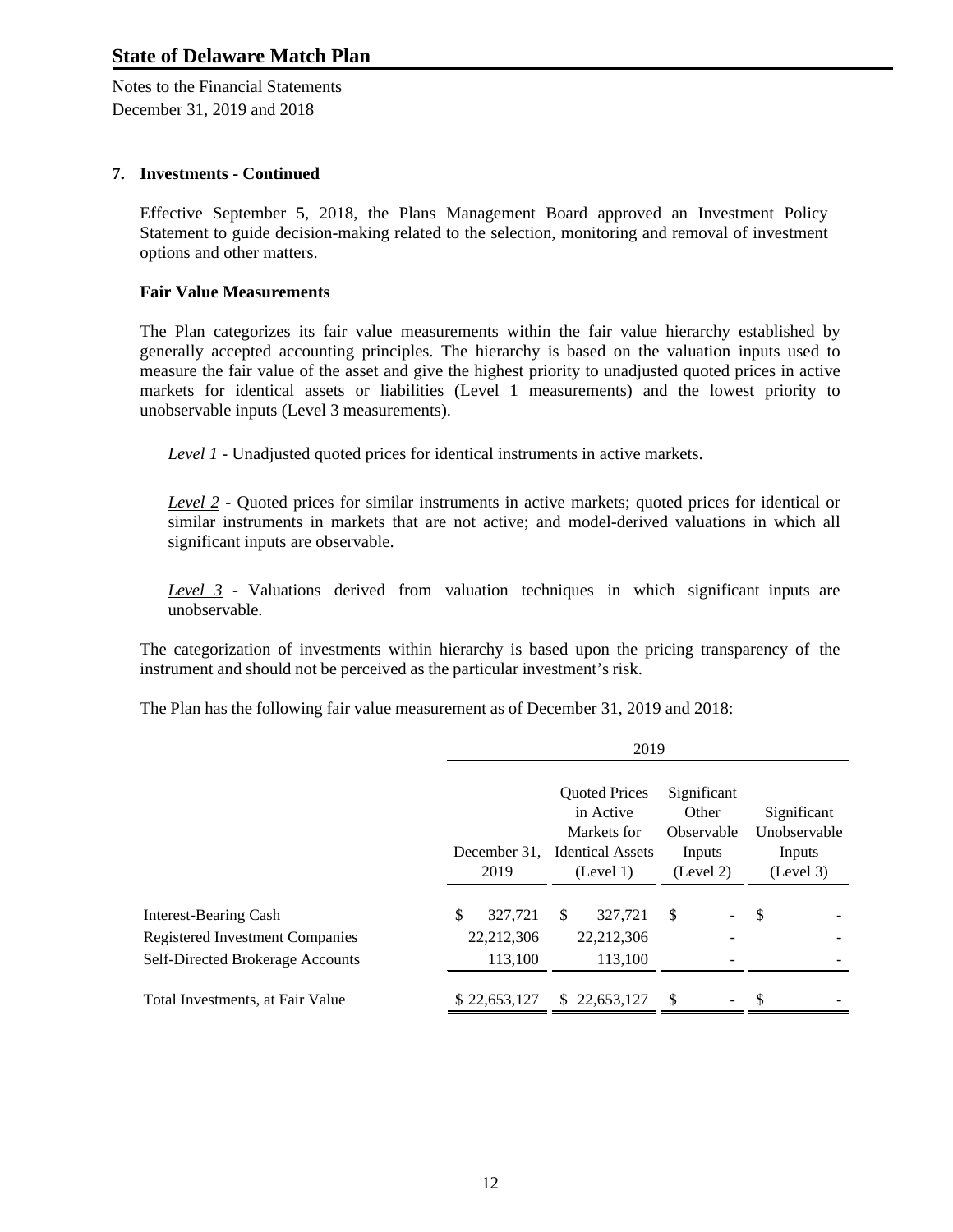Notes to the Financial Statements December 31, 2019 and 2018

## **7. Investments - Continued**

## **Fair Value Measurements - Continued**

|                                         | 2018                 |              |                                                                                          |            |                                                           |  |                                                    |  |
|-----------------------------------------|----------------------|--------------|------------------------------------------------------------------------------------------|------------|-----------------------------------------------------------|--|----------------------------------------------------|--|
|                                         | December 31,<br>2018 |              | <b>Ouoted Prices</b><br>in Active<br>Markets for<br><b>Identical Assets</b><br>(Level 1) |            | Significant<br>Other<br>Observable<br>Inputs<br>(Level 2) |  | Significant<br>Unobservable<br>Inputs<br>(Level 3) |  |
| <b>Interest-Bearing Cash</b>            | \$                   | 123,836      | \$                                                                                       | 123,836    | \$                                                        |  | \$                                                 |  |
| <b>Registered Investment Companies</b>  |                      | 19,783,459   |                                                                                          | 19,783,459 |                                                           |  |                                                    |  |
| <b>Self-Directed Brokerage Accounts</b> |                      | 94,689       |                                                                                          | 94,689     |                                                           |  |                                                    |  |
| Total Investments, at Fair Value        |                      | \$20,001.984 | S.                                                                                       | 20,001.984 | S.                                                        |  | S                                                  |  |

Certain 2018 amounts have been reclassified to conform to the current year presentation.

The Plan's investments (including gains and losses on investments bought, sold, as well as held during the year) appreciated (depreciated) in value by \$2,978,129 and (\$1,713,907) during 2019 and 2018, respectively.

## **Fully Benefit-Responsive Investment Contracts**

The Plan holds a traditional fully benefit-responsive investment contract with Voya Retirement Insurance and Annuity Company (VRIAC). VRIAC maintains the contributions in a general account. The account is credited with earnings on the underlying investments and charged for participant withdrawals and administrative expenses. Because the investment contract meets the criteria to be considered fully benefit-responsive, contract value is the relevant measurement attribute for that portion of the net assets available for benefits attributable to the investment contract. The investment contract is presented on the face of the statements of net assets available for benefits at contract value. Contract value, as reported by VRIAC, represents contributions made under the contract, plus earnings, less participant withdrawals and administrative expenses. Participants may ordinarily direct the withdrawal or transfer of all or a portion of their investments at contract value. Transfers from the contract will be subject to either percentage limit restrictions or equity wash restrictions. Withdrawals are allowed to pay benefits to participants at any time.

The contract value of the investment contract as of December 31, 2019 and 2018, was \$223,126 and \$212,602, respectively. The investment contract issuer is contractually obligated to repay the principal and a specified interest rate that is guaranteed to the Plan. The crediting interest rate is based on a formula established by the contract issuer, but may not be less than 1%. Such interest rates are reviewed on an annual basis for resetting.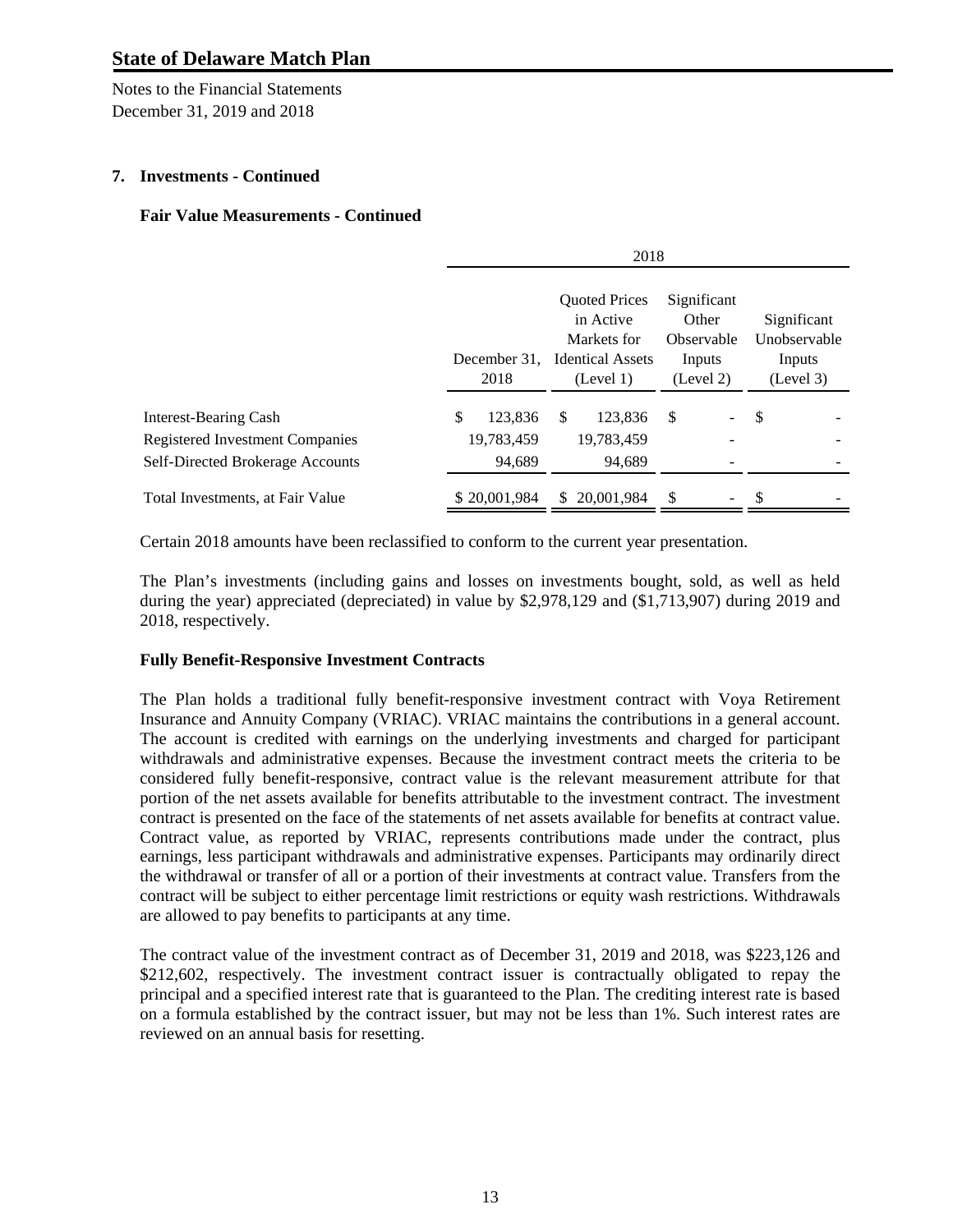## **7. Investments - Continued**

## **Fully Benefit-Responsive Investment Contracts - Continued**

Certain events limit the Plan's ability to transact at contract value with the issuer. Such events include the following: (a) amendments to the plan documents (including complete or partial plan termination or merger with another plan), (b) changes to the Plan's prohibition on competing investment options or deletion of equity wash provisions, (c) bankruptcy of the plan sponsor or other plan sponsor events (for example, divestitures or spin-offs of a subsidiary) that cause a significant withdrawal from the Plan, or (d) the failure of the trust to qualify for exemption from federal income taxes or any required prohibited transaction exemption under ERISA.

Furthermore, certain events would allow the issuer to terminate the contract with the Plan and settle at an amount different from contract value. Examples of such events include (a) an uncured breach of the Plan's investment guidelines, (b) a material amendment to the contract without the issuer's consent, (c) a violation of a material obligation under the contract, or (d) a material misrepresentation.

The State does not believe that any events that would limit the Plan's ability to transact at contract value with the plan participants or the issuer are probable of occurring.

The fair or contract value of investments held by the Plan at December 31, 2019 and 2018 was as follows:

|                                            |               |        | <b>Fair or Contract Value</b> |
|--------------------------------------------|---------------|--------|-------------------------------|
|                                            | 2019          |        | 2018                          |
| <b>Voya Variable Earnings Investments:</b> |               |        |                               |
| American Funds 2010 Target Date - R-6      | \$<br>781,698 |        | \$<br>757,432                 |
| American Funds 2015 Target Date - R-6      | 1,284,990     | $\ast$ | 1,230,076                     |
| American Funds 2020 Target Date - R-6      | 2,950,390     | ∗      | 2,807,555                     |
| American Funds 2025 Target Date - R-6      | 4,287,446     | $\ast$ | 3,873,086                     |
| American Funds 2030 Target Date - R-6      | 3,863,615     | ∗      | 3,525,648                     |
| American Funds 2035 Target Date - R-6      | 3,662,681     | $\ast$ | 3,087,113                     |
| American Funds 2040 Target Date - R-6      | 2,188,845     | ∗      | 1,765,473                     |
| American Funds 2045 Target Date - R-6      | 917,161       |        | 798,098                       |
| American Funds 2050 Target Date - R-6      | 131,387       |        | 110,638                       |
| American Funds 2055 Target Date - R-6      | 17,244        |        | 13,114                        |
| American Funds 2060 Target Date - R-6      | 28,828        |        | 23,554                        |
| American Funds Washington Mutual - R-6     | 136,102       |        | 120,627                       |
| Champlain Mid Cap Fund - Institutional     | 56,797        |        |                               |
| Clearbridge Mid Cap Growth - IS            |               |        | 30,484                        |
| JP Morgan U.S. Small Company - R-6         | 60,993        |        | 59,330                        |
| Lazard International Equity - R-6          | 44,031        | $***$  | 40,902                        |
| PIMCO Total Return - Institutional         | 48,597        |        | 61,879                        |
| T. Rowe Price Blue Chip Growth - I         | 420,561       |        | 331,274                       |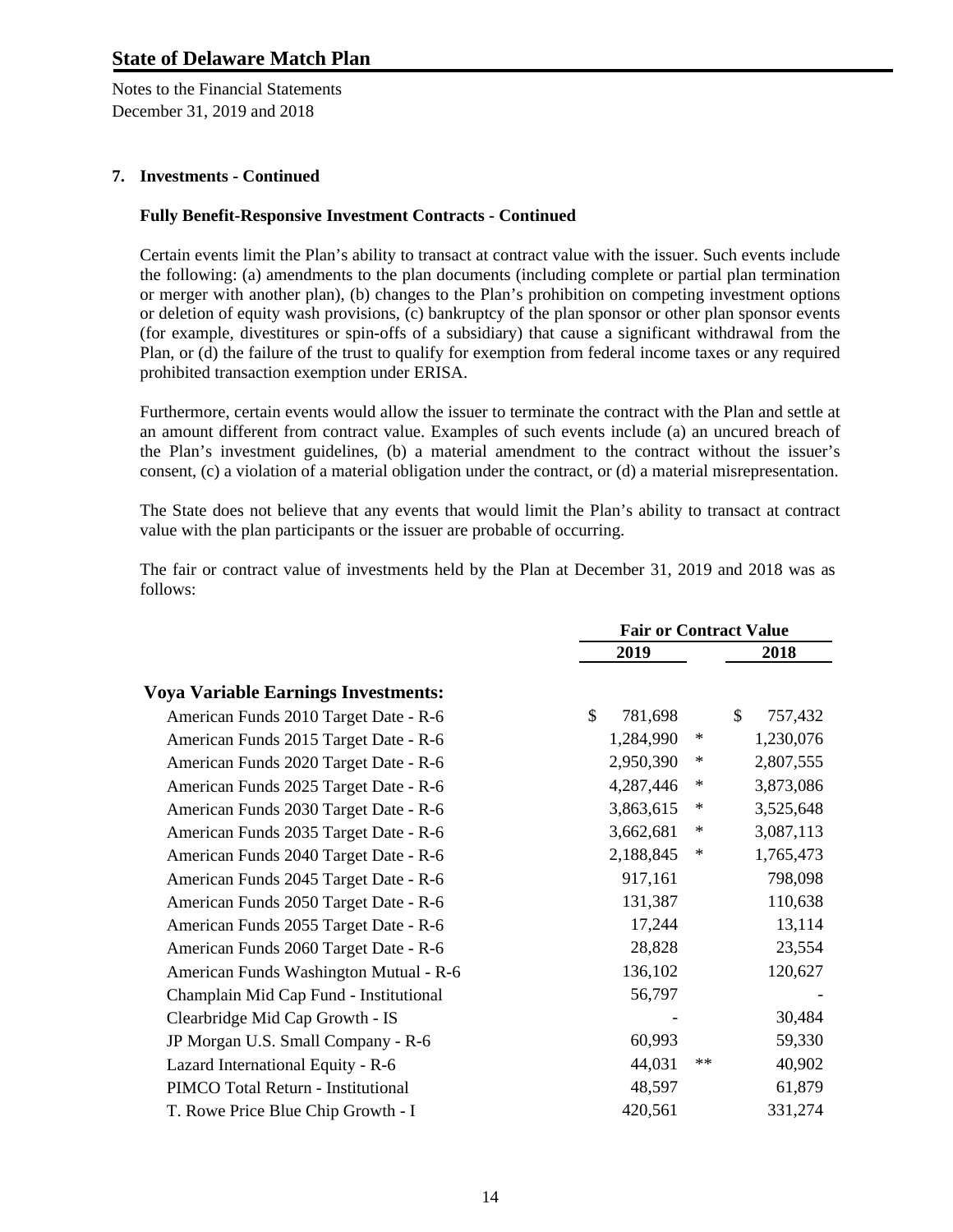Notes to the Financial Statements December 31, 2019 and 2018

## **7. Investments - Continued**

## **Fully Benefit-Responsive Investment Contracts - Continued**

|                                                          | <b>Fair or Contract Value</b> |              |       |     |              |
|----------------------------------------------------------|-------------------------------|--------------|-------|-----|--------------|
|                                                          | 2019<br>2018                  |              |       |     |              |
| <b>Voya Variable Earnings Investments - Continued:</b>   |                               |              |       |     |              |
| Templeton Global Bond - R-6                              | \$                            | 25,702       | $***$ | \$. | 25,287       |
| Vanguard Extended Market Index - Institutional           |                               | 176,090      |       |     | 147,234      |
| Vanguard Federal Money Market                            |                               | 327,721      |       |     | 123,836      |
| Vanguard Institutional Index - Institutional             |                               | 748,587      |       |     | 669,674      |
| Vanguard Intermediate-Term Bond Index - Institutional    |                               | 198,370      |       |     | 153,694      |
| Vanguard Total International Stock Index - Institutional |                               | 127,994      | $**$  |     | 117,453      |
| <b>TIAA-CREF Real Estate Securities - Institutional</b>  |                               | 54,197       |       |     | 33,834       |
| Voya Fixed Plus Account III (Contract Value)             |                               | 223,126      |       |     | 212,602      |
| TD Ameritrade Self Directed Brokerage Account            |                               | 113,100      |       |     | 94,689       |
|                                                          |                               | \$22,876,253 |       |     | \$20,214,586 |

\* Represents Investments Greater than 5% of Net Position

\*\* Represents Investments in Foreign Securities

## **8. Plan Amendment**

Effective January 1, 2020, the Plan was amended to add an involuntary cash-out provision. If a participant's account balance does not exceed \$1,000 at his or her severance from employment, the administrator may pay such account to the participant or beneficiary as soon as practicable after the participant's severance from employment.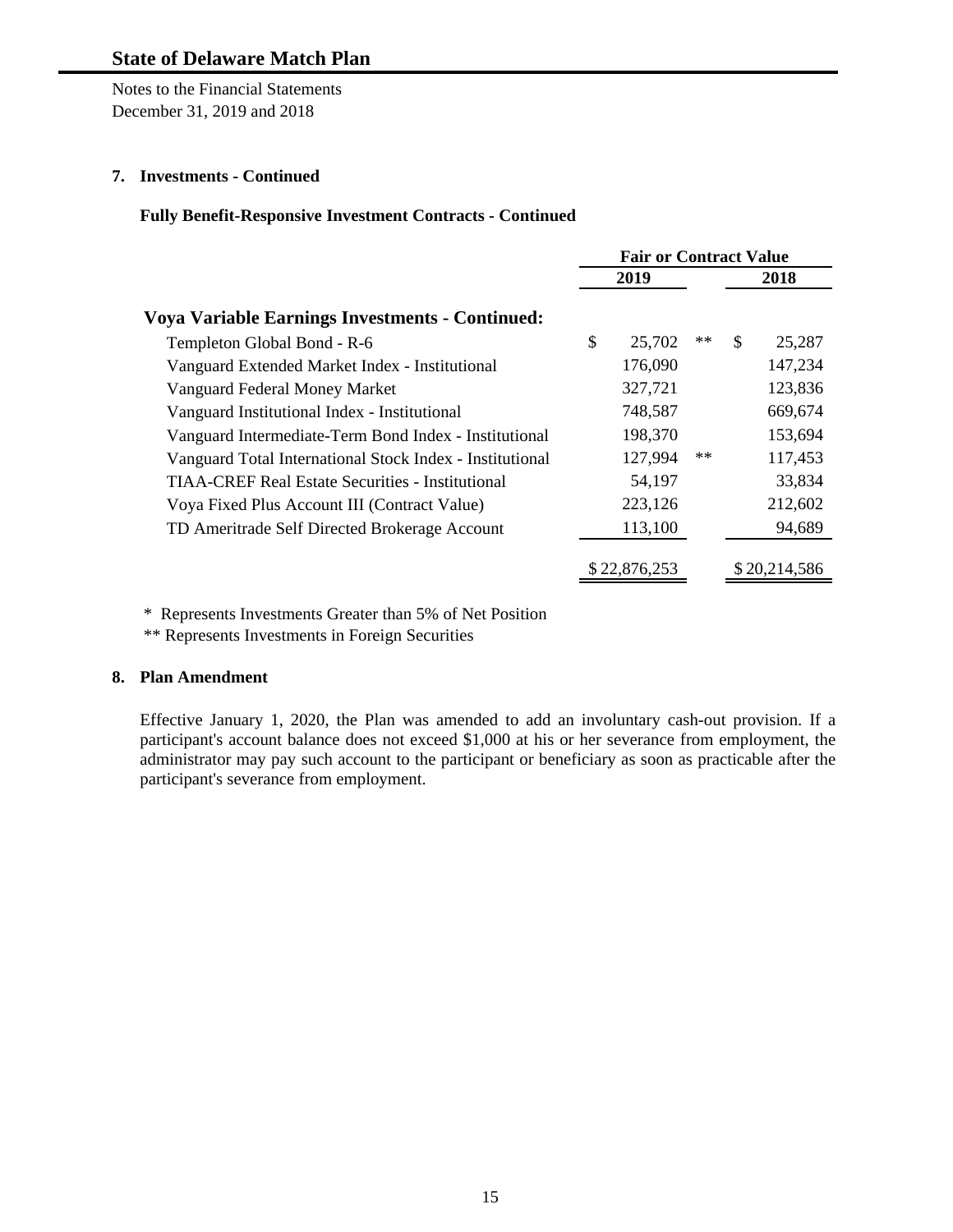

**BELFINT . LYONS . SHUMAN Certified Public Accountants** 

#### www.belfint.com

*Independent Auditors' Report on Internal Control over Financial Reporting and on Compliance and Other Matters Based on an Audit of Financial Statements Performed in Accordance with Government Auditing Standards* 

To the Plans Management Board State of Delaware Match Plan Dover, Delaware

We have audited, in accordance with the auditing standards generally accepted in the United States of America and the standards applicable to financial audits contained in *Government Auditing Standards* issued by the Comptroller General of the United States, the financial statements of State of Delaware Match Plan (Plan) as of and for the years ended December 31, 2019 and 2018, and the related notes to the financial statements, which collectively comprise the Plan's basic financial statements, and have issued our report thereon dated June 10, 2020.

#### *Internal Control Over Financial Reporting*

In planning and performing our audit of the financial statements, we considered the Plan's internal control over financial reporting (internal control) to determine the audit procedures that are appropriate in the circumstances for the purpose of expressing an opinion on the financial statements, but not for the purpose of expressing an opinion on the effectiveness of the Plan's internal control. Accordingly, we do not express an opinion on the effectiveness of the Plan's internal control.

A *deficiency in internal control* exists when the design or operation of a control does not allow management or employees, in the normal course of performing their assigned functions, to prevent, or detect and correct, misstatements on a timely basis. A *material weakness* is a deficiency, or a combination of deficiencies, in internal control such that there is a reasonable possibility that a material misstatement of the Plan's financial statements will not be prevented, or detected and corrected on a timely basis. A *significant deficienc*y is a deficiency, or a combination of deficiencies, in internal control that is less severe than a material weakness, yet important enough to merit attention by those charged with governance.

Our consideration of internal control was for the limited purpose described in the first paragraph of this section and was not designed to identify all deficiencies in internal control that might be material weaknesses or significant deficiencies. Given these limitations, during our audit we did not identify any deficiencies in internal control that we consider to be material weaknesses. However, material weaknesses may exist that have not been identified.

16

1011 Centre Road • Suite 310 | Wilmington • DE 19805 | Phone: 302.225.0600 | Fax: 302.225.0625